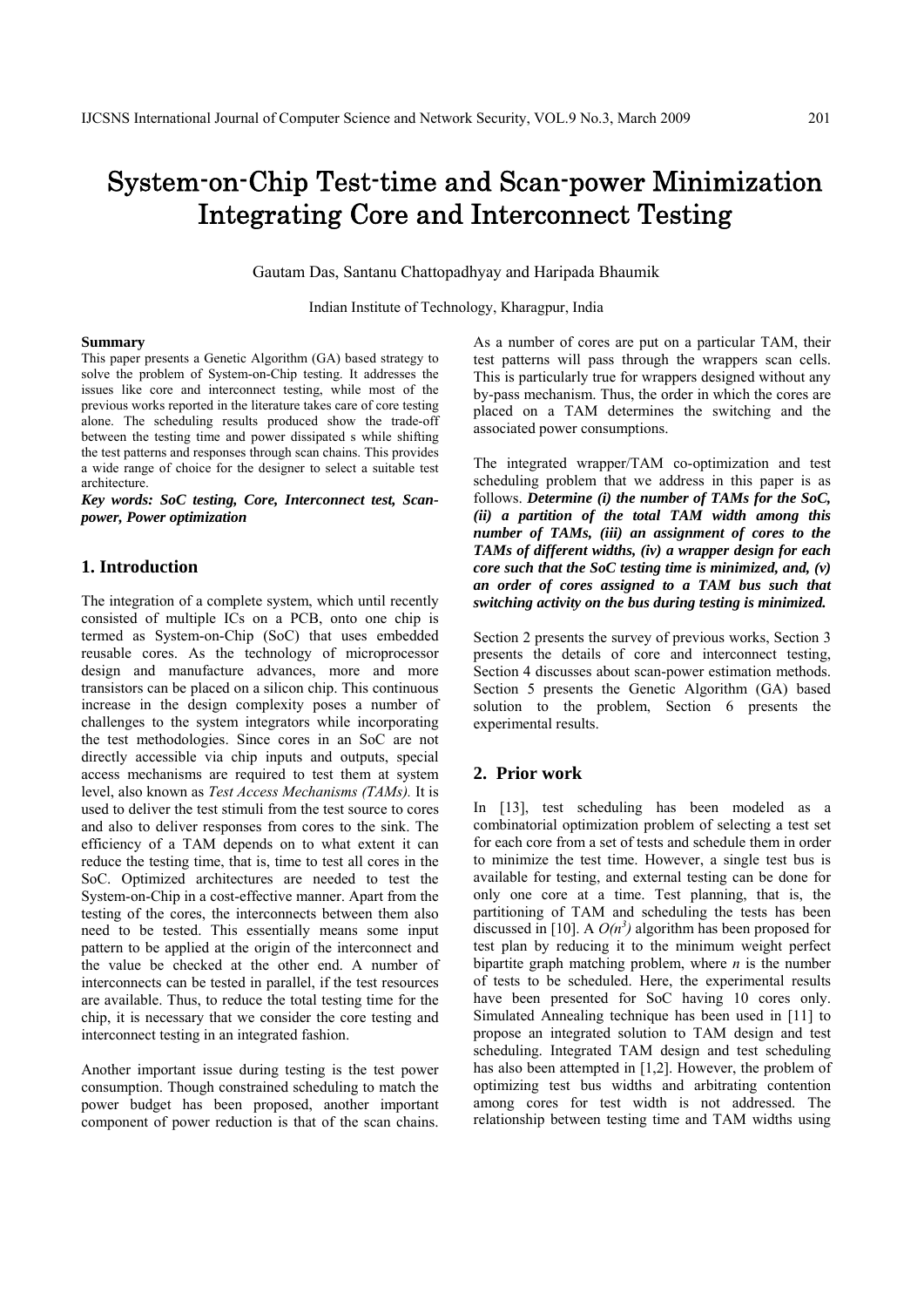ILP has been examined in [3,5]. The first integrated method for wrapper/TAM co-optimization has been proposed in [6]. TAM optimization is carried out by enumerating over the different partitions of TAM width as well as over the number of TAMs on the SoC. Integer Linear Programming (ILP) was used to calculate the optimal core assignment and resulting testing time for each partition. A drawback of this approach is that the wrapper/TAM designs considered in [6] are limited to small number of TAMs in order to maintain feasible compute time. The methods in [6] are therefore inadequate for large industrial SoCs. The work in [6] has been improved in [7] to include a heuristic method for core assignment. This heuristic core assignment approach forms a part of the TAM optimization method presented in [9]. In this case, a TAM optimization framework based on Lagrange multiplier has been presented. It uses an iterative procedure to obtain the optimal partition widths assuming that the total number of TAMs and the core assignment are given. In [16] a genetic algorithm based approach has been presented to solve the problem of optimal assignment of cores to buses, given the total number of cores, the total number of TAMs, and the partition widths of the TAMs. It also presents a genetic algorithm based approach to get the optimal distribution of total test width among the given total number of TAMs. The results are shown for two hypothetical but non-trivial SoCs. However, it does not provide any solution to the TAM enumeration problem. Recently a number of works have been reported based on rectangle packing that does not partition the TAM explicitly with the intention of minimizing the idle times for the TAMs [4]. But none of the works reported in the literature so far address the problem of interconnect testing, and scan power minimization by core reordering. This paper presents a solution to this integrated problem and shows the possible test time and scan power trade-offs.

# **3. Testing SoC**

One of the major challenges in the system chip realization process is the integration and co-ordination of the on-chip test and diagnosis capabilities. The system chip test is a single composite test. This test is comprised of

- Individual internal tests for each core on-chip
- Test of interconnects between cores and
- The UDL test

## **3.1 Core Testing**

Core testing is the testing of each core present in SoC. To test a core in a SoC, test stimuli for this core must be transmitted right from the chip inputs to the core. Test Access Mechanisms (TAMs) delivers pre-computed test sequences to the cores on the SOC, while Test Wrapper

translates these test sequences into patterns that can be applied directly to the. Assuming Test Rail method of TAM, if core *i* is assigned to the test bus *j*, time to test this core is given by,

$$
T_i(\omega_j) = (1 + \max(S_i, S_0)) * p_i + \min(S_i, S_0)
$$

Where  $p_i$  is the number of test patterns for core *i*,  $S_i(S_0)$  is the length of the longest wrapper scan-in (scan-out) chain for the core, and  $\omega_i$  is the width of the test bus *j*.

#### **Schedule-Core Testing**

Different test busses can be used simultaneously for delivering test data to the cores, while the cores assigned to the same test rail are to be tested sequentially. Total core testing time for a test rail is the sum of the testing times of the cores assigned to it. The total time to test all cores in the SoC is the maximum of the times taken among all test rails.

Let  $x_{ii}$  be a variable defined as follows:

$$
x_{ij} = 1
$$
 if core *i* is assigned to bus *j*  
= 0 otherwise

Now, the total testing time needed to test all the cores in the system is

*C* =  $max_i$  {  $\sum T_i$  (ω<sub>*j*</sub>) \*  $x_{ii}$ },  $1 \le i \le N_c$  and  $1 \le j \le N_b$ Where  $N_c$  and  $N_b$  are the number of cores and number of test rails respectively, in the system.

## **3.2 Interconnect Testing**

Interconnect testing of a SoC is the testing of all interconnects present in that SoC. Test patterns for the interconnection-under-test are delivered to the source core by its test rail and the destination core delivers the received responses to the test rail assigned to it. To test an interconnection of width  $n$ , while guaranteeing the complete diagnosis of multiple interconnection faults,  $(n+1)$  test patterns are required [17]. The width of each test pattern is equal to the width of the interconnection to be tested. Two cycles are required to test each interconnect, one cycle for the source core and the other for destination core. Serialization is required, when the test rail width is less than the test pattern width (i.e. the width of the interconnection to be tested).

Let

 $T =$  testing time for interconnect between core *i* and core *j*  $\Phi$  = width of test pattern = width of the interconnect  $t_i$  $W_t$  = width of the test rail assigned to core *i*  $W = min \{ Wt_i, Wt_j \}$  $P =$  number of test patterns for the interconnect  $= \Phi + I$ Then,

$$
T = 2 \cdot p
$$
 cycles if  $W \ge \Phi$   
=  $\{2+2 \cdot (\Phi - W)\} \cdot p$  cycles otherwise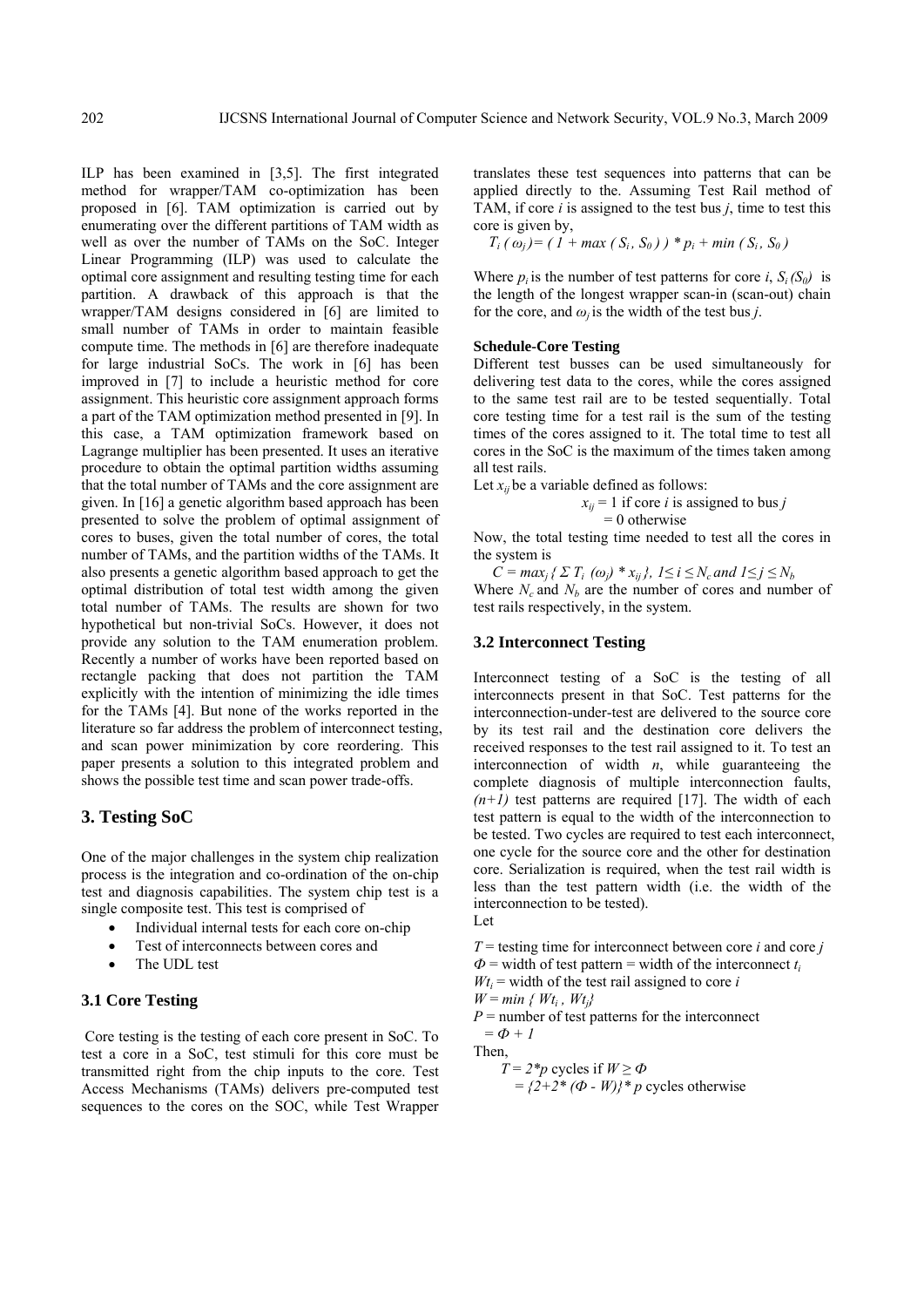This is because, when  $W < \Phi$ , first *W* bits of the test patterns can be delivered in parallel while the rest  $(\Phi -$ *W)* bits are delivered serially.

#### **Schedule-Interconnect Testing**

Let the tuples  $\langle C_L, C_2 \rangle$  and  $\langle C_3, C_4 \rangle$  denote two interconnects, one from core  $C<sub>1</sub>$  to  $C<sub>2</sub>$  and the other from core  $C_3$  to  $C_4$ . These two interconnects can be tested in parallel if, test-rail  $(C_1) \neq$  test-rail  $(C_3)$  and test-rail  $(C_2) \neq$ test-rail  $(C_4)$ . Now, we construct a graph where each interconnect is represented by a vertex and there is an edge between two vertices if the corresponding two interconnects can be tested in parallel. If the resultant graph is a clique, all the interconnections can be tested in parallel. But, in general, this will not be the case. We try to minimize the testing time by finding a *minimum clique cover* (partitioning the vertex set of a graph into minimum number of subsets, so that each subset is a clique).

The interconnections are now partitioned into subsets (corresponding to the cliques) and the interconnections in a subset can be tested simultaneously. Testing time of a subset is the maximum of the testing times for the interconnections in it. All such subsets are tested sequentially. Thus the total interconnect testing time is equal to the sum of the times to test each subset. The *minimum clique cover* problem is known to be *NPcomplete*.

Let  $G(V, E)$  denote a graph, where  $V$  is the set of vertices and *E* is the set of edges. The problem is to partition the vertex set into minimal number of sets such that each node belongs to exactly one set. We have used a modified version of *left-edge algorithm* [18] that solves the clique partitioning problem in *O(nlogn)* time, using a heuristic approach.

## **4. Power Dissipation**

Excessive switching activity during testing can cause average power dissipation and peak power during test to be much higher than that during normal operation. This obviously can cause damage to the SoC. A single test rail provides access to one or more cores. Testing the cores in a rail must be done sequentially. To test the second core on the bus, all the test data for it must pass through the wrapper scan chain of the first core. In general, if we have *n* cores on a Rail, to test the  $n^{th}$  core, all the test data for this core must be passed through the wrapper scan chains of the cores *1, 2..., n-1*. So, the switching activity, while testing, can be reduced by reordering the position of the cores in the Rail.

To estimate switching activity, *weighted transition* metric has been introduced [19]. *Weighted transition* metric models the fact that the measure of switching activity depends not only on the number of transitions in it but also

on their relative positions. For example, consider the test vector  $b_1b_2b_3b_4$ = 1001 where  $b_4$  is scanned in first and

 $b_1$  last. This vector has two transitions - first between  $b_1$ and  $b_2$ , and the second between  $b_3$  and  $b_4$ . During the scanin of this vector, the first transition will occur only once but the second transition will be carried throughout the scan chain. Hence the first transition results in less switching activity and thus has less weight than the second. More formally, the number of weighted transitions in a test vector or an output response is given by,

Weighted\_Transitions =  $\sum$  (Size\_of\_scan\_chain Position of Transition).

Note that, the intrinsic value of position changes depending upon whether one considers a test vector or an output response. For example, consider the scan vector  $b_1b_2b_3b_4 = 0001$ . In the case where this is a test vector, the position of the transition between  $b_3$  and  $b_4$  is 1 and weight is  $(4 - 1) = 3$ , whereas, when this is an output response, position of the given transition is  $3$  and the weight is  $(4 3$ ) = 1. This is so because during scan-in,  $b_4$  is scanned in first and during scan-out,  $b_4$  is scanned out first.

Apart from the scan-in transitions and scan-out transitions there is one more kind of transition. This transition occurs when the first bit of the test vector differs from the last bit of the previous output response. In this case, the transition propagates through the entire scan chain, and the weight assigned to it is equal to the size of the scan chain. Thus the total power consumed during scan testing is comprised of scan-in power, scan-out power and power consumed due to the above mentioned transitions.

For example, consider the test sequence shown in Figure 1, which is composed of three test vectors and the corresponding output responses. The scan chain has four flip-flops and hence scan vectors are four bit long. The number of weighted transitions for test vector V1 is  $(4-3)$  $+(4-1) = 4$ , and that for output response R1 is  $(4-1) + (4-2)$  $= 5.$  For V2, R2 and V3, R3 these are 6, 3 and 1, 5 respectively. In addition, a transition will propagate through the entire scan chain when the first bit of test vector V2 will be scanned in. The weight associated to this transition is 4, which corresponds to the size of the scan chain. Assuming an initial state of 0000 for the scan flipflops, the total number of weighted transitions produced by the test sequence is  $(4+5+6+3+1+5) + (4) = 28$ .

Next section discusses about Genetic Algorithmic (GA) based approach to the Test Access Architecture design and minimization of scan-in, scan-out power.

# **5. GA Formulation**

We now describe a genetic algorithm based approach to solve the integrated problem efficiently. Genetic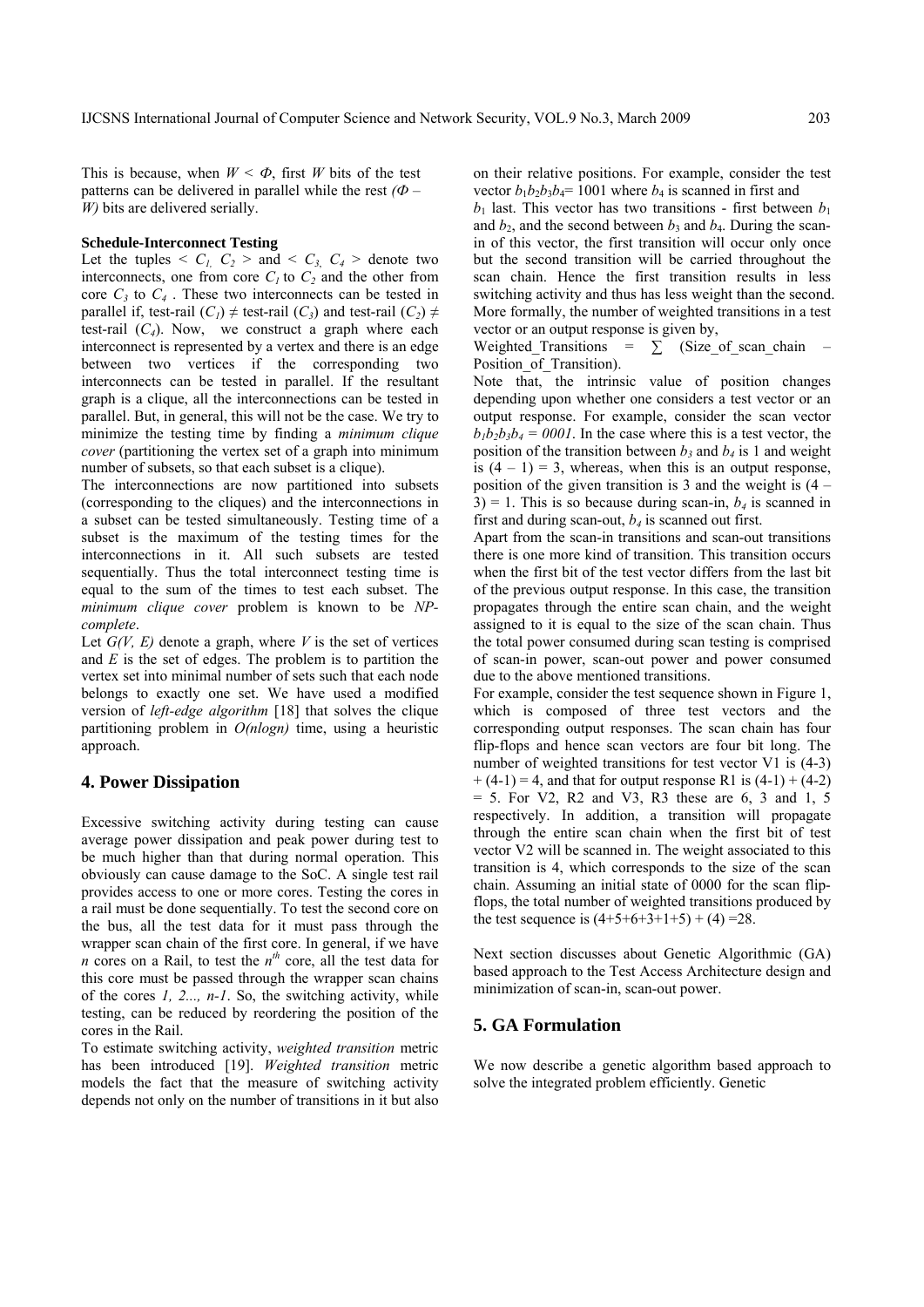

**Figure 1: Weighted Transition Metric** 

algorithms [12, 14] are stochastic optimization search algorithms based on the mechanics of natural selection and natural genetics. The algorithm starts with an initial population usually consisting of a set of randomly generated solutions. Depending upon a reproductive plan, the chromosomes undergo evolution for a number of generations. The reproductive plan consists of applying genetic operators, crossing over two parent chromosomes participating in the operation. This helps in exploring the search space. In order to ensure that the search space explored is not closed under crossover, on the working population, another genetic operator, called mutation is applied to perturb one or more solutions. This operator brings variety within a finite population. After each generation, the chromosomes are evaluated using some fitness criteria. Depending upon the selection policy and the fitness values, the set of chromosomes for the next generation are selected. This evolution process is continued for a number of generations. Depending upon some terminating criteria (which may be the maximum number of generations the GA has run, or the maximum number of successive generations without cost improvement), the algorithm terminates. The best solution at that generation is accepted as the solution produced by GA. The genetic formulation of any problem involves the careful and efficient choice of the following.

- A proper encoding of the solutions to form chromosomes.
- To decide upon a crossover operator.
- To identify a proper mutation operator.
- A cost function measuring the fitness of the chromosomes in a population.

## **5.1 Solution Representation**

A chromosome in our approach consists of four parts namely *enumeration part, assignment part, distribution part, and permutation (ordering) part. Enumeration part*

represents the number of TAMs for the SoC, in binary format. *Assignment part* is the assignment of cores to test buses, which is an array of integers, with  $i<sup>th</sup>$  element representing the bus number to which core *i* is assigned. *Distribution part* is the distribution of total bus width, an array of integers, with  $j<sup>th</sup>$  element representing the width of bus *j*, such that the sum of these widths is equal to the total TAM width W. The *permutation part*, also an array of integers, represents an ordering of the cores assigned to test buses. These four parts of the chromosome form a solution to the given problem. Figure 2 shows an example chromosome for the above problem. Here  $W = 16$  and number of cores  $N_c = 9$ . Cores 2, 3, 4, 5 and 9 are assigned to test bus 1, cores 1 and 4 are assigned to test bust 2 and finally cores 6, 7 and 8 are assigned to  $3^{rd}$  test bus. Bus width W(16) is divided into 7, 3 and 6. The number of TAMs is 3 (binary 0011).

## **5.2 Crossover**

Two-point crossover is applied to the *enumeration part, assignment part* and *permutation part,* while, single point cross over is applied to the *distribution part* of the chromosome. The crossover works on individual parts as follows.

- 1. For the enumeration part, portion between two points of parent1 are copied to child1, while the similar portion between two points from parent2 are copied to child2. Remaining bits are generated randomly.
- 2. For the assignment part, portion from the beginning to first crossover point of parentl is copied to child1, while that portion from parent2 is copied to child2. Similarly, portion from second cross point to end of parent1 is copied to child1, and the portion from parent2 is copied into child2. The portion between the two cross points of the assignment part of child1 and child2 are generated randomly.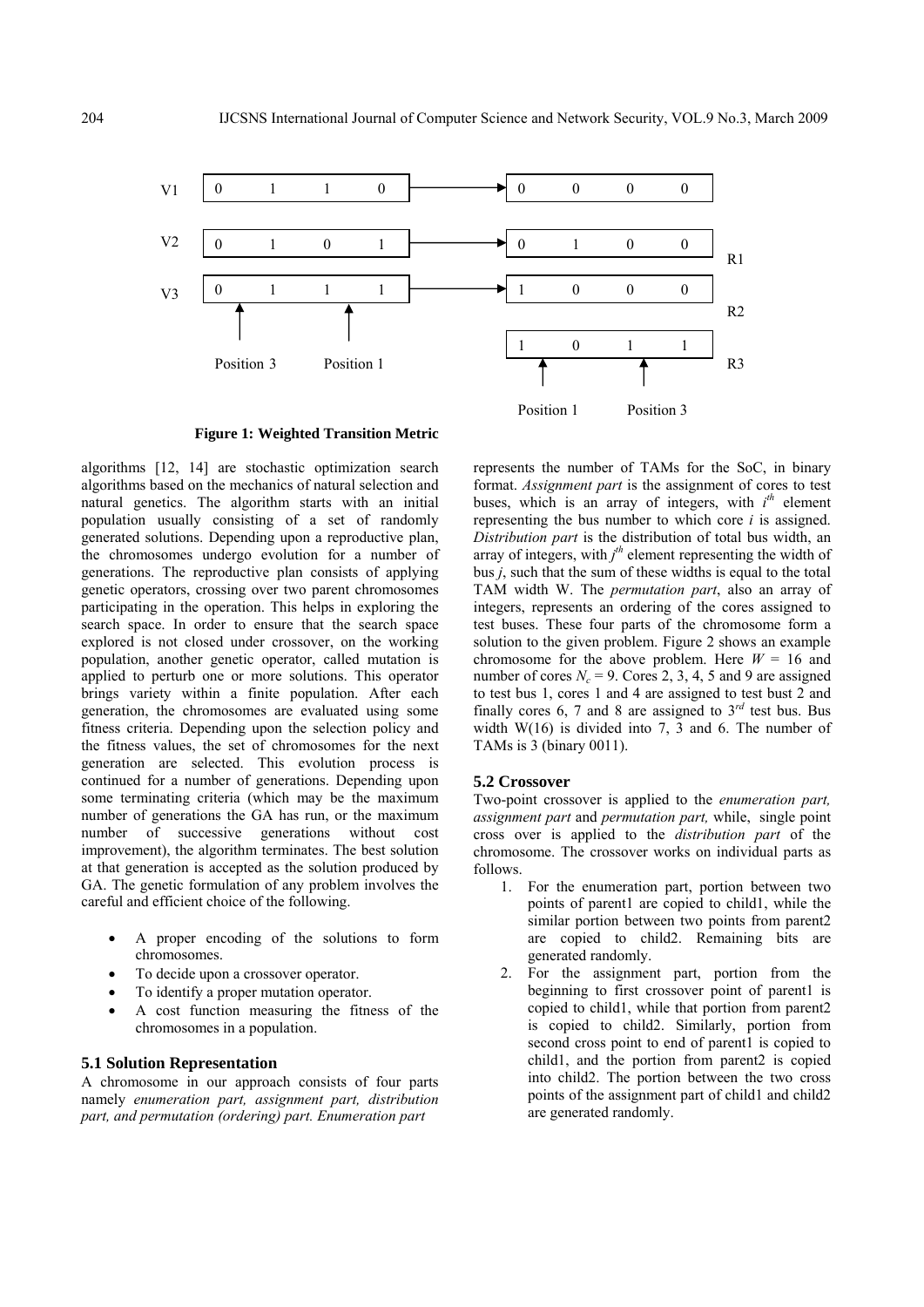

## **Fig 2: Example chromosome**

- 3. For the distribution part, from the beginning to cross point of parent1 is copied to child1 and that from parent2 is copied to child2. Remaining locations are generated randomly.
- 4. For the permutation part, crossover is performed similar to the assignment part.

### **5.3 Mutation**

Mutation on the *enumeration part, assignment part* and *permutation part* selects some random number of positions and changes their values. Mutation on the *distribution part*, selects a random number of elements and tries to modify them so that sum of the values on this part remains equals to *W*.

#### **5.4 Fitness Measure**

Measure of fitness of chromosomes is useful to rank the obtained solutions at a particular generation. Since our objective is to integrate both the testing time and the scan power consumption, we proceed as follows.

A chromosome gives the TAM distribution, allocation of cores on them and ordering of cores. The core testing time can now be evaluated as shown in Section 3.1. The interconnect testing time is next computed as shown in Section 3.2. Sum of these two gives the total testing time. Power consumption during scan shifting is proportional to the number of transitions occurring in the scan chain as we are shifting in the test data, or shifting out the response. This number can be calculated as discussed in Section 4.

The testing time (*T*) and weighted transitions (*W*) computed above are next combined together. For this purpose, the values are first normalized by dividing them by the maximum testing time and the maximum weighted transitions among all chromosomes in the initial population of the GA. Let, the normalized values for a particular chromosome be *TNORM* and *WNORM* respectively. We compute the fitness of the chromosome as,

$$
F = \sqrt{\text{TNORM}^2 + \text{WNORM}^2}
$$

That is, if we plot the solutions on a graph with axes *T* and *W*, a better fit chromosome will have lesser distance from zero test time and zero transitions).

Distribution Permutation part part

# **6. Experimental Results**

In this section, we present our experimentation with the ITC'02 benchmarks [15] for SoCs. The benchmark files in their current format, do not contain the interconnect information. For the sake of our experimentation, we have generated various number of interconnects. For an SoC with *n* cores, we assume that at the most  $n(n - 1)$  /2 possible interconnects can be there. We generate different test cases with different percentages of interconnects. For a particular interconnect density, the actual connections are generated randomly.

Another important information needed to compute scan chain transitions is the test patterns applied to a core and the corresponding responses. The benchmarks, though are having information about the total number of test patterns, the actual patterns are not specified, Hence, we have generated the specified number of input patterns and output responses randomly.

Fig 3 and 4 present the results for SoC d695 with 40% and 75% interconnects respectively. d695 has 10 cores. All chromosomes in the final generation have been plotted on a graph with X-axis representing the switching activity and the Y-axis representing the testing time. A solution is said to be a dominated one, if there exists some other solution with both higher test time and switching activity. Further, a dominated solution should not dominate any other solution. Thus, a dominated solution is a good one, as there does not exist any other solution with both lesser testing time and scan power. The dominated solutions have been marked in the figures. The numbers alongside the dominated solutions mark the number of TAMs for which the solution has been obtained. Fig 5 and 6 present the results for SoC g1023. Fig 7 and 8 correspond to SoC p93791 and Fig 9 is for the SoC p512505. Since all the dominated points are shown, the designer has a set of choices available with test time and scan power trade-off.

## **7. Conclusion**

In this paper we have presented an integrated approach for core and interconnect testing. It combines the problem of scan power reduction with the test time reduction problem.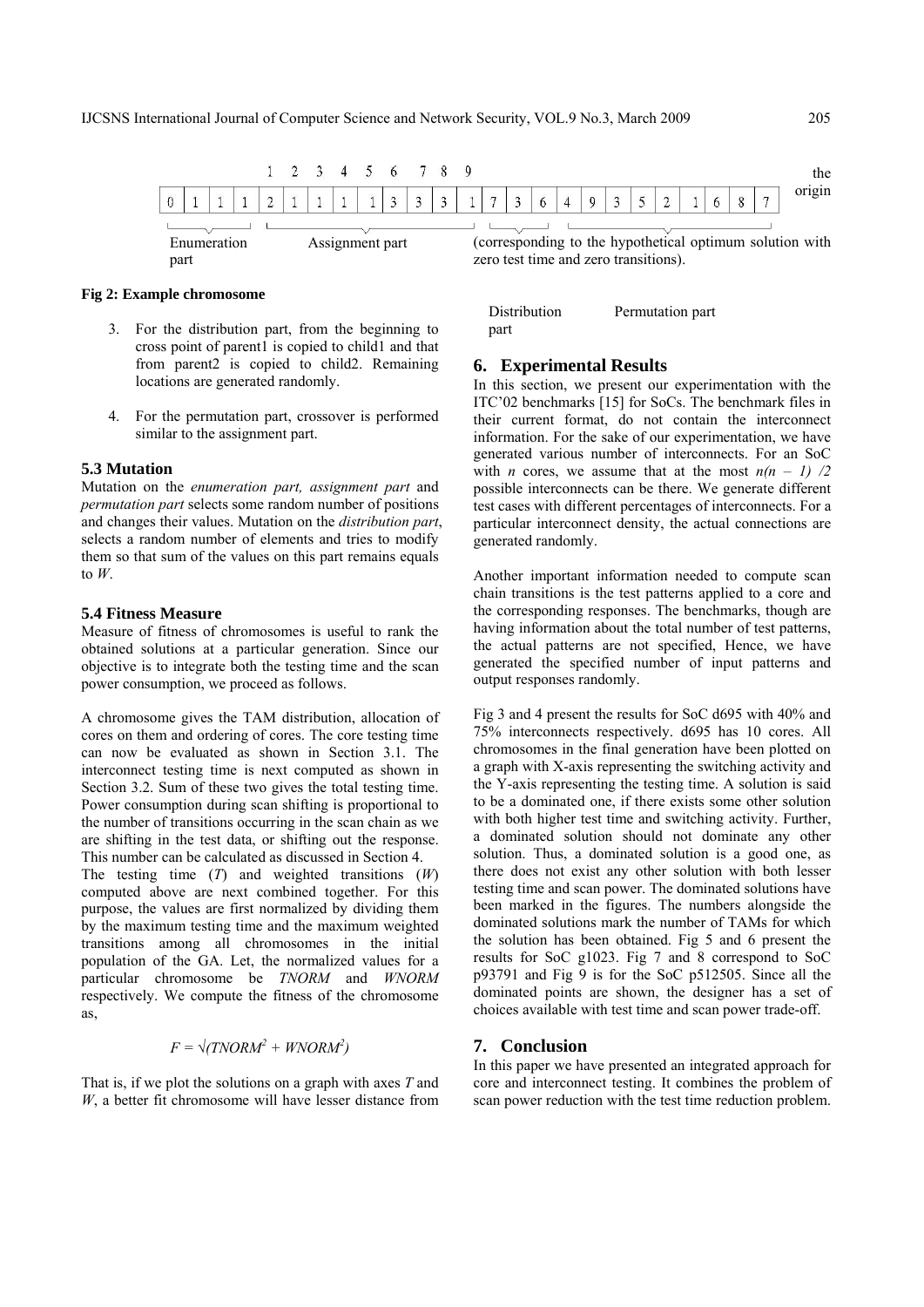The designer is provided with a wide range of solutions to use from, for the design of test architecture.

# **References**

- [1] E. Larsson and Z. Peng. An integrated system-on-chip test framework. Proc. Design, Automation, and Test in Europe (DATE), pp. 138-144, 2001.
- [2] M. Nourani and C. Papachristou. An ILP formulation to optimize test access mechanism in system-on-chip testing. Proc. Int. Test Conf., pp. 902-910, 2000.
- [3] K. Chakrabarty. Design of system-on-a-chip test access architectures using integer linear programming. Proc. VLSI Test Symp., pp. 127-134, 2000.
- [4] V. Iyengar, K. Chakrabarty, and E.J. Marinissen. On using rectangle packing for SOC wrapper/TAMco-optimization. Proc. VLSI Test Symp., pp. 253-258, 2002.
- [5] K. Chakrabarty. Optimal test access architectures for system-on-a-chip. ACM Trans. Design Automation of Electronic Systems, vol. 6, pp. 26-49, January 2001.
- [6] V. Iyengar, K. Chakrabarty, and E. J. Marinissen. Test wrapper and test access mechanism co-optimization for system-on-chip. Journal of Electronic Testing: Theory and Applications, 18(2):213-230, 2002.
- [7] V. Iyengar, K. Chakrabarty, and E.J. Marinissen. Efficient wrapper/TAM co-optimization for large SOCs. Proc. Design Automation and Test in Europe (DATE) Conf., pp. 491-498, 2002.
- [8] V. Iyengar, K. Chakrabarty, and E.J. Marinissen. Wrapper/TAM Co-optimization, Constraint-Driven Test Scheduling, and Tester Data Volume Reduction for SOCs. Proc. IEEE/ACM Design Automation Conference, pp. 685- 690, 2002.
- [9] A.Sehgal, V. Iyenger, M. Krasniewski and K. Chakrabarty. Test Cost Reduction for SOCs Using Virtual TAMs and Lagrange Multipliers.Proc. IEEE/ACM Design Automation Conference, pp. 738-743, 2003.
- [10] Sandeep Korane. On Test Scheduling for core based SOCs. In proceedings of IEEE Asia South Pacific Design Conference, pages 505-510, Bangalore, India, January 2002.
- [11] Erik Larsson, Zebo Peng and Gunnar Carlsson. The Design and Optimization of SOC Test Solutions. www.ida.liu.se/~erila/ICCAD01.pdf.
- [12] J. H. Holland. Adaptation in Natural and Articial Systems. Ann Arbor MI: University of Michigan press, 1975.
- [13] M. Sugihara, H. Date and H. Yasuura. A novel test methodology for core-based system LSIs and a testing time minimization problem. Proc. International Test Conference, pp. 465-472, 1998.
- [14] David E. Goldberg, John H. Holland. Genetic Algorithms and Machine Learning. Machine Learning 3: 95-99, 1988.
- [15] ITC'02 SOC Test Benchmarks. http://www.extra.research.philips.com/itcsocbenchm/
- [16] Ebadi, Z. S. and Ivanov, A. Design of an optimal test access architecture using a genetic algorithm. In Proceedings of IEEE Asian Test Symposium (ATS) (Kyoto, Japan, Nov.), 205--210, 2001.
- [17] Park S., A New Complete Diagnosis Patterns for Wiring Interconnects. In Proceedings of 33rd DAC, 203--208, 1996.
- [18] Hashimoto, A. and Stevens, J., Wire Routing by Optimizing Channel Assignment within Large Apertures. In Proceedings of 8th DAC, 155--169, 1971.

[19] Oruganti, R., Sankaralingam, R. and Touba, N., Static Compaction Techniques to Control Scan Vector Power Dissipation. In Proceedings of VTS, 35--42, 2000.

#### **Author's biographies**



**Mr. Gautam Das** is currently an Assistant Professor with the Siliguri Institute of Technology, India, in the ECE department. He did his B.Sc. (Physics honours) from Calcutta University in 1995, received his B.Tech and M.Tech degrees in Electronics & Telecommunication Engineering from Institute of

Radiophysics & Electronics under Calcutta University, in 1998 and 2000 respectively. He is currently pursuing his PhD in the North Bengal University. His research interests include digital design, system-on-chip design and test.



**Dr. Santanu Chattopadhyay** is currently an Assoiate Professor with the Dept. of Electronics & Electrical Communication Engg., Indian Institute of Technology, Kharagpur. He did his B.E. from Bengal Engineering College, Sibpur (Calcutta University) in 1990 in Computer Science & Technology. He received

his M.Tech in Computer and Information Technology and PhD in Computer Science & Engineering from Indian Institute of Technology in 1992 and 1996 respectively. He has published more than 110 research papers in international journals and conferences, co-authored a book published by the IEEE Computer Society Press, USA. His research interests include low power system design & test, System-on-chip and Network-on-Chip design & test.



**Prof. Haripada Bhaumik** obtained his B.E. degree from Jadavpur University, Kolkata in 1962, M.E. from IISc Bangalore in 1965 and PhD from Roorkee University, India. He has served as faculty and other capacities in Rorkee University, also served as

Principal in Jalpaiguri Government Engineering College, West Bengal, India, and Regional Engineering College (now NIT) Silchar.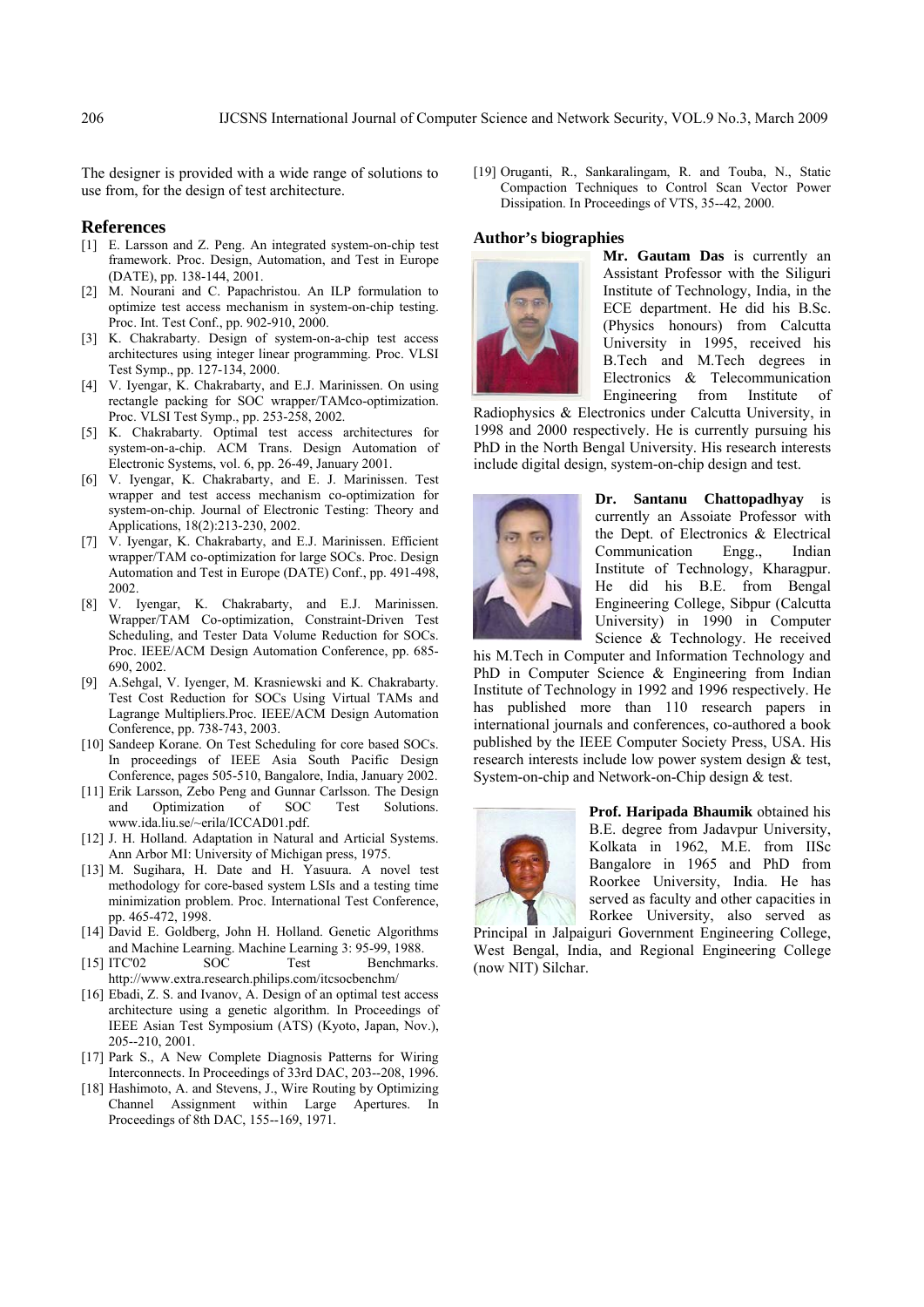

# **Appendix**

Fig 3: Results for SoC d695



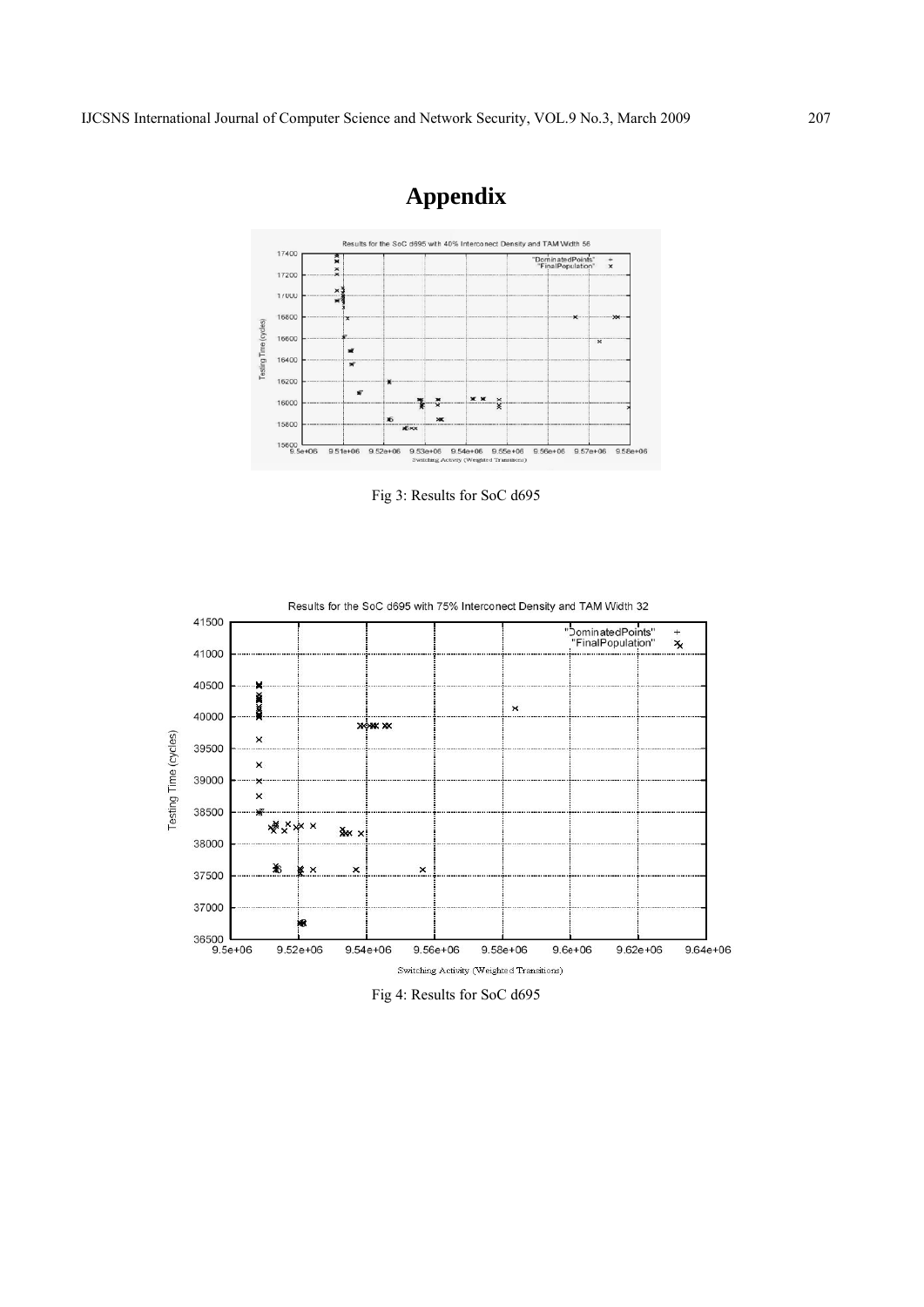Results for the SoC g1023 with 40% Interconect Density and TAM Width 16



Fig 6: Results for SoC p93791